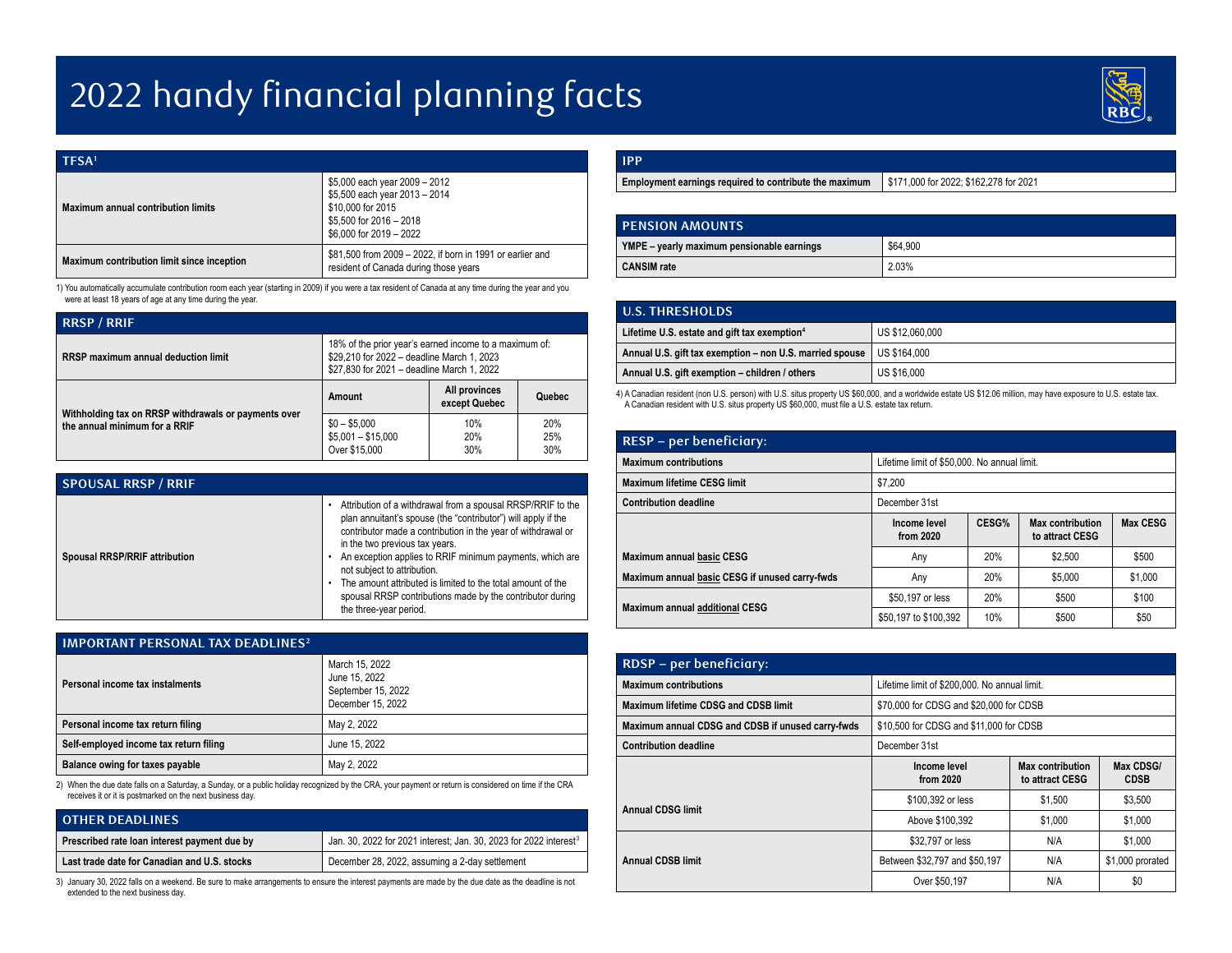## **2022 handy financial planning facts**

| <b>CANADA PENSION PLAN and QUEBEC PENSION PLAN</b>                            |                  |               |     |                 |
|-------------------------------------------------------------------------------|------------------|---------------|-----|-----------------|
| <b>Maximum amounts:</b>                                                       |                  | <b>CPP</b>    |     | QPP             |
| Retirement benefit at age 65                                                  |                  | \$1.253.59/mo |     | \$1,253.59/mo   |
| Post-retirement benefit at age 65                                             |                  | \$36.26/mo    |     | N/A             |
| <b>Retirement benefit supplement</b>                                          |                  | N/A           |     | \$28.08/mo      |
| Early retirement benefit at age 60<br>(36% max reduction or 0.6% per month)   |                  | \$802,30/mo   |     | \$802.30/mo     |
| Deferred retirement benefit at age 70<br>(42% max increase or 0.7% per month) |                  | 1.780.10/mo   |     | \$1.780.10/mo   |
| <b>Disability benefit</b>                                                     |                  | \$1.464.83/mo |     | \$1.463.83/mo   |
| Survivor's benefit - younger than 65                                          |                  | \$674.79/mo   |     | See chart below |
| Survivor's benefit - 65 and older                                             |                  | \$752.15/mo   |     | \$751.15/mo     |
| Children of disabled CPP/QPP contributors                                     |                  | \$264.53/mo   |     | \$83.99/mo      |
| Children of deceased CPP/QPP contributors                                     |                  | \$264.53mo    |     | \$264.53/mo     |
| Combined survivor's and retirement benefit at age 65                          |                  | \$1.257.13/mo |     | \$1.253.59/mo   |
| Combined survivor's and disability benefit                                    |                  | \$1,467.04/mo |     | Undisclosed     |
| Death benefit (one time payment)                                              |                  | \$2,500.00    |     | \$2,500.00      |
| <b>Employee and employer contributions</b>                                    |                  | \$3,499.80/yr |     | \$3,776.10/yr   |
| Self-employed contributions                                                   |                  | \$6,999.60/yr |     | \$7,552.20/yr   |
| CHART - OPP SURVIVOR'S BENEFIT - younger than 65                              |                  |               |     |                 |
| Age                                                                           | <b>Situation</b> |               | QPP |                 |

| Age               | Situation                                    | QPP         |
|-------------------|----------------------------------------------|-------------|
| Under 45          | Without any dependant children               | \$605.68/mo |
| Under 45          | With one or more dependant children          | \$958.43/mo |
| Under 45          | Disabled, with or without dependant children | \$995.92mo  |
| Between 45 and 64 | All situations                               | \$995.92/mo |

| <b>OLD AGE SECURITY</b>                                         |                                                                                                                           |
|-----------------------------------------------------------------|---------------------------------------------------------------------------------------------------------------------------|
| Maximum benefits as of Q1:                                      | <b>OAS</b>                                                                                                                |
| Benefit at age 65                                               | \$642.25/mo                                                                                                               |
| Deferred benefit at age 70 (36% max increase or 0.6% per month) | \$873.46/mo                                                                                                               |
| Clawback rate                                                   | \$0.15 for every \$1 of net income above<br>\$81,761; the full OAS is eliminated at a net<br>income of \$133,141 as of Q1 |

| <b>COVERNMENT CONTACT INFORMATION</b> |                                        |
|---------------------------------------|----------------------------------------|
| CRA general help line for individuals | EN: 1-800-959-8281: FR: 1-800-959-7383 |
| Phone number for CPP and OAS queries  | EN: 1-800-277-9914: FR: 1-800-277-9915 |
| Phone number for QPP queries          | 1-800-463-5185                         |

| <b>GUARANTEED INCOME SUPPLEMENT as of Q1</b>                                                                         |                  |                          |  |  |
|----------------------------------------------------------------------------------------------------------------------|------------------|--------------------------|--|--|
| For those receiving a full OAS pension:                                                                              | GIS <sup>5</sup> | Income cut-off           |  |  |
| Single, widowed or divorced                                                                                          | \$959.26/mo      | \$19,464/yr (individual) |  |  |
| If your spouse receives the full OAS pension                                                                         | \$577,43/mo      | \$25,728/yr (combined)   |  |  |
| If your spouse does not receive an OAS pension                                                                       | \$959.26/mo      | \$46,656/yr (combined)   |  |  |
| If your spouse receives the Allowance <sup>6</sup>                                                                   | \$577,43/mo      | \$46,656/yr (combined)   |  |  |
| Allowance <sup>6</sup> : If your spouse receives GIS and the full OAS pension                                        | \$1.219.68/mo    | \$36,048/yr (combined)   |  |  |
| Allowance for the survivor <sup>7</sup> : If you are a surviving spouse<br>\$1.453.93/mo<br>\$26,256/yr (individual) |                  |                          |  |  |

Any reference to a spouse in this section also includes a common-law partner.

5) The GIS is a monthly non-taxable benefit to OAS recipients who have a low income. It is added to OAS.

6) The Allowance is available to low-income individuals aged 60 to 64 who are the spouse of a GIS recipient.

7) The Allowance for the Survivor is available to people aged 60 to 64 who have a low income, and whose spouse has died.

| <b>MARGINAL vs AVERAGE TAX RATE</b> |                                                                                                                      |  |
|-------------------------------------|----------------------------------------------------------------------------------------------------------------------|--|
| Marginal tax rate                   | Tax rate applicable to the last dollar of income earned. It does not consider deductions and credits.                |  |
|                                     | Average (or effective) tax rate   Actual tax rate paid. It considers deductions, credits and graduated tax brackets. |  |

| <b>FEDERAL TAX CREDITS</b>                       | <b>BASE AMOUNT</b>                                                                                                  | TAX CREDIT         |  |
|--------------------------------------------------|---------------------------------------------------------------------------------------------------------------------|--------------------|--|
| Basic personal amount <sup>8</sup>               | \$12,719 to \$14,398                                                                                                | \$1,908 to \$2,160 |  |
| Spouse or common-law partner amount <sup>8</sup> | \$12,719 to \$14,398                                                                                                | \$1,908 to \$2,160 |  |
| Age amount                                       | \$7.898                                                                                                             | \$1.185            |  |
| Net income threshold for age amount              | \$0.15 for every \$1 of net income above \$39,826;<br>the full age amount is eliminated at a net income of \$92,479 |                    |  |
| Disability amount                                | \$1,330<br>\$8.870                                                                                                  |                    |  |
| Disability supplement amount (for minors)        | \$776<br>\$5.174                                                                                                    |                    |  |
| Pension income amount                            | \$2,000<br>\$300                                                                                                    |                    |  |
| Medical expense tax credit                       | Lesser of 3% of net income or \$2,479                                                                               |                    |  |

8) The federal basic/spouse/common-law partner amounts range from \$12,719 to \$14,398 for taxpayers with taxable income below \$155,625. The benefit of the increased amounts gradually declines until it is eliminated when taxable income reaches \$221,708.

| LIFETIME CAPITAL GAINS<br><b>EXEMPTION (LCGE)</b> |             | <b>FEDERAL DIVIDEND</b><br><b>TAX RATES</b> | <b>GROSS-UP</b> |
|---------------------------------------------------|-------------|---------------------------------------------|-----------------|
| For qualified small business corporation shares   | \$913,630   | Eligible dividends                          | 38%             |
| For qualified farm or fishing property            | \$1,000,000 | Non-eligible dividends                      | 15%             |

| <b>FEDERAL CHARITABLE DONATIONS</b> |                                                                              |                                                                           |  |  |
|-------------------------------------|------------------------------------------------------------------------------|---------------------------------------------------------------------------|--|--|
| Donation amount                     | For individuals not taxed<br>at the highest federal rate of 33% <sup>9</sup> | For individuals taxed<br>at the highest federal rate of 33% <sup>10</sup> |  |  |
| <b>First \$200</b>                  | 15%                                                                          | 15%                                                                       |  |  |
| Excess over \$200                   | 29%                                                                          | 33% or 29% <sup>9</sup>                                                   |  |  |

9) Highest federal rate begins when income is over \$221,708. 10) A 33% donation tax credit is available for donations to the extent an individual has income that is subject to the 33% top marginal tax rate. A 29% donation tax credit is available on the remaining amount of the donation.